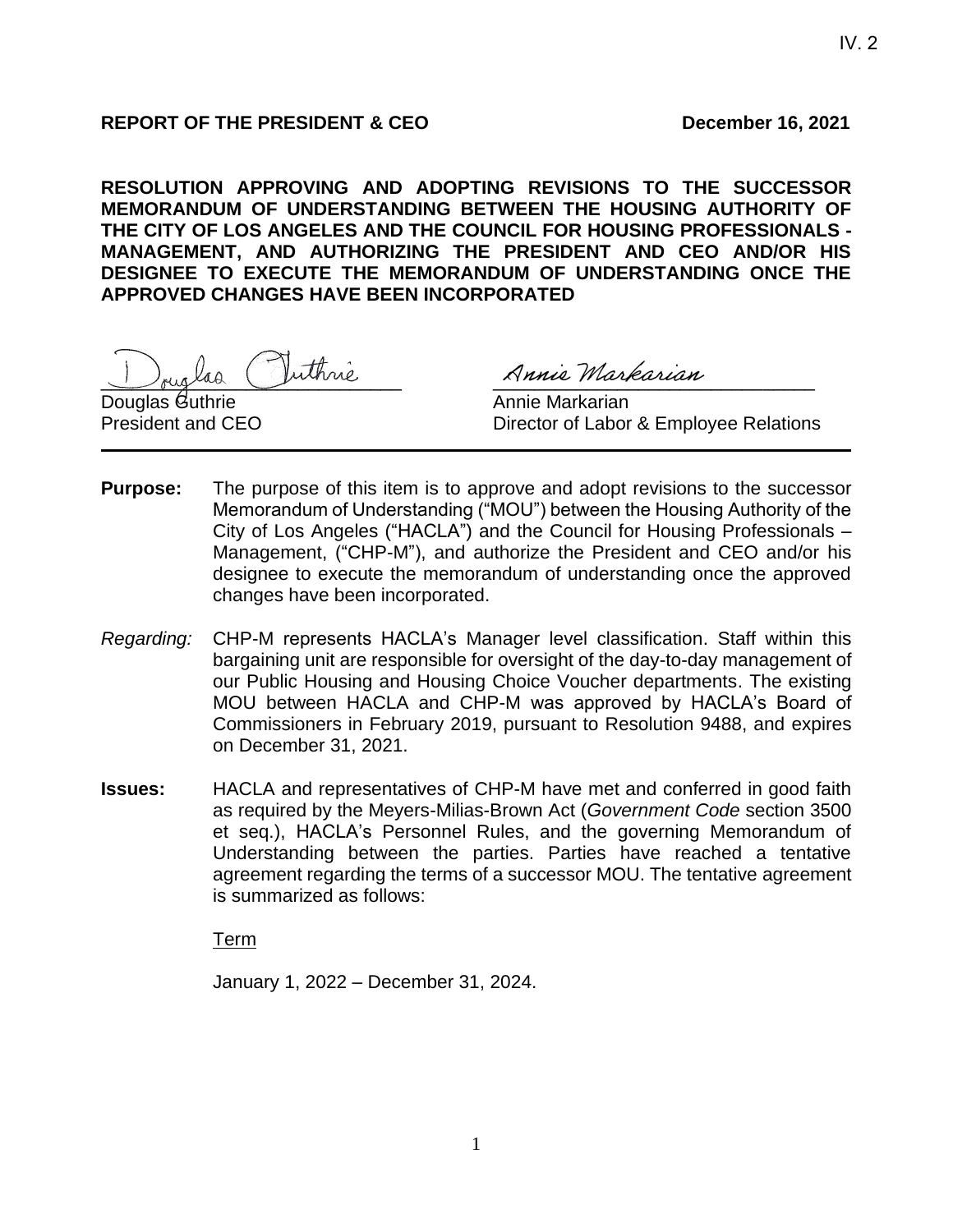### **Compensation**

- 4% increase to base salary effective January 1, 2022;
- 3% base salary increase effective January 1, 2023; and
- 3% base salary increase effective January 1, 2024.

\$1,500.00 year 2021 staff appreciation bonus (non-PERSable) effective on the first payroll of the month after this MOU is ratified by HACLA's Board of Commissioners. This is a one-time, non-recurring bonus to employees holding CHP-M classifications by or before January 1, 2021 and on the effective date of payment.

Should any HACLA bargaining unit or the non-represented/at-will unit receive a greater Cost of Living Adjustment to the salary schedule during the contract period or a greater amount for the 2021 Staff Appreciation Bonus, the greater adjustment or amount will apply to CHP-M. This clause does not apply to adjustments made to individual classifications or employees due to market needs or pay disparities.

### Compaction Pay

Compaction pay will be increased from 2% to 3%.

### Merit Step Increases

Should any HACLA bargaining unit or the non-represented/at-will unit receive an additional step to the merit step schedule, CHP-M will receive the same additional step to the merit step schedule.

### Limited-Term Positions

Parties agree to add a new category of employees that are employed on a limited-term basis and work cooperatively to establish a comprehensive framework for limited term positions.

Limited-term positions would be positions for which there is no anticipated long-range funding or has uncertain future funding (i.e., grant funding; emergency funding).

Limited-term employees would be employees employed on a limited-term.

Limited-term employees shall be subject to the same hiring standards as other CHP-M classifications; however, when funding stops or the position is no longer needed, the position shall be eliminated and the incumbent would be separated without regard to seniority or provisions set forth in the layoff procedures.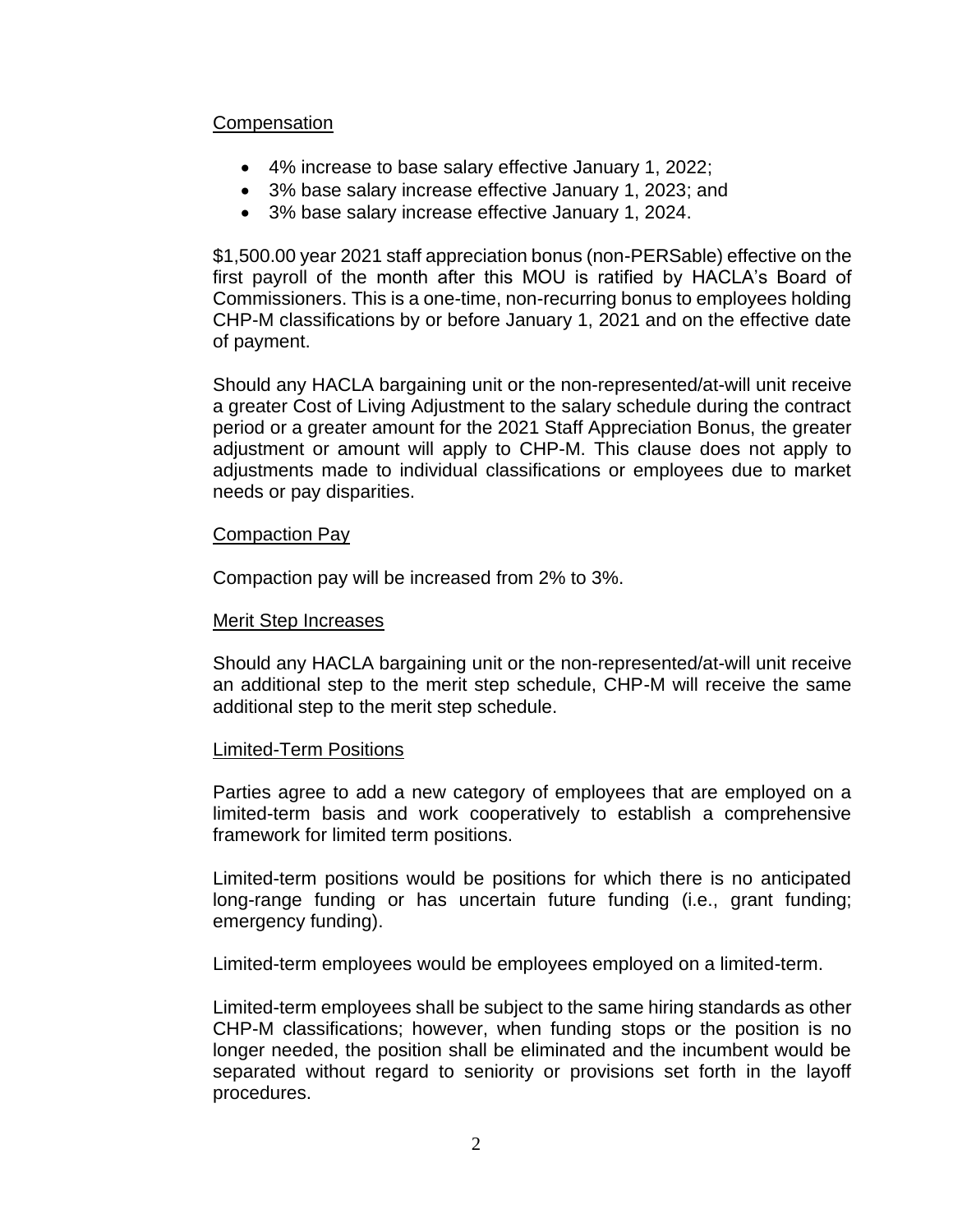Staff who promote into limited term positions will retain property rights, if any, in their previously held classification(s). Should a previously held classification be eliminated while an employee is serving in a limited term capacity, management will work with the bargaining unit to place the employee in a comparable classification where a vacancy exists within the bargaining unit when the limited term service concludes.

#### General Leave Accruals

If an employee works on vacation (regardless of the type of hours utilized) the employee will use accrued leave for all hours except those worked. If an employee works for 4 or more hours while on vacation then employee will be paid for a full regular day.

#### Professional Time Off

The parties agree to reopen the MOU to meet and confer regarding a comprehensive PTO policy. Any changes to the MOU regarding PTO will require a Meet and Confer and must be made by mutual agreement.

#### Probationary Period

In order to maintain operational stability and simultaneously encouraging employee growth and development, employees serving in a probationary period may apply but will not be referred for promotional opportunities for the first 6 months of their probationary period.

Employees who are promoted to a new classification and do not pass probation, are returned to the classification for which they last held property rights (i.e. passed probation).

Should Management ratify an MOU without restrictions on eligibility to promote for another bargaining unit, this provision on CHP-M members eligibility to promote during probationary periods will be eliminated.

#### Holidays

Juneteenth will be added to HACLA's schedule of observed holidays.

#### Jury Duty

By or before April 1, 2022, the parties agree to reopen the MOU to meet and confer regarding a stand-alone agency-wide policy reflecting unlimited jury duty, which incorporates best practices and controls. Any changes to the MOU must be made by mutual agreement.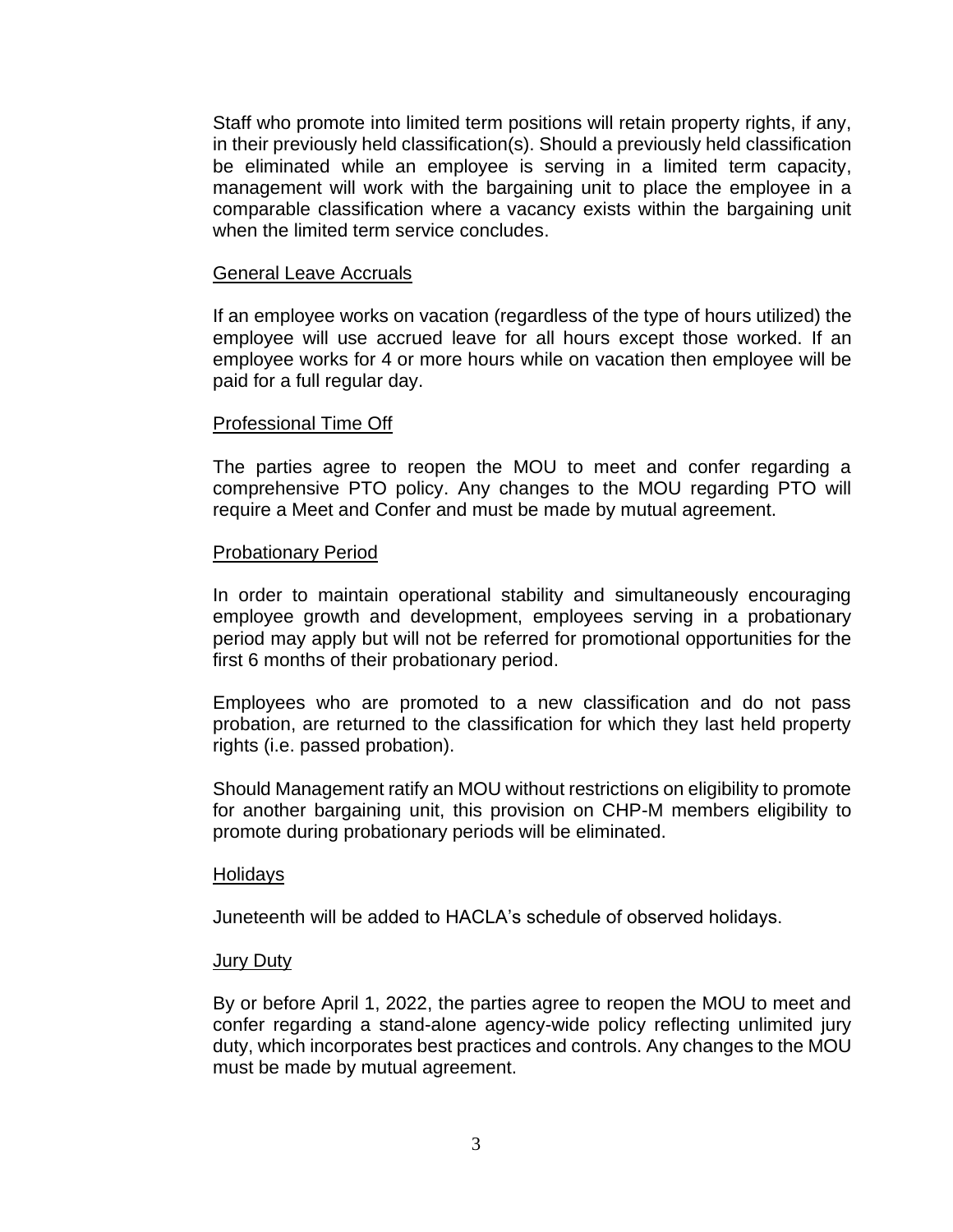## Telework

By or before April 1, 2022, Management will present to CHP-M a proposed voluntary telework program as part of a separate meet and confer.

## Grievance Procedure

References to "ten (10) days" in Article VIII, Section 9 – Grievance Procedure – will be changed to "ten (10) business days."

## **Cleanup**

The Chief negotiators for the respective parties will work together to update the provision of the MOU to ensure they are legally compliant, consistent with business practices and negotiated changes.

- **Vision Plan:** The proposed revisions to the MOU between HACLA and CHP-M supports all four core principals of HACLA's vision plan by maintaining labor stability, competitive wages and operational efficiencies such that the agency can continue to provide uninterrupted service to the communities and clients we serve.
- **Funding:** The Chief Administrative Officer confirms the necessary funds are available and included in HACLA's budget and will be included in the operating budgets for the subsequent years. The source of funds is dependent on position and department assignment.

## **Environmental Review:** Not applicable

**Section 3:** Not Applicable

# **Attachment:**

1. Resolution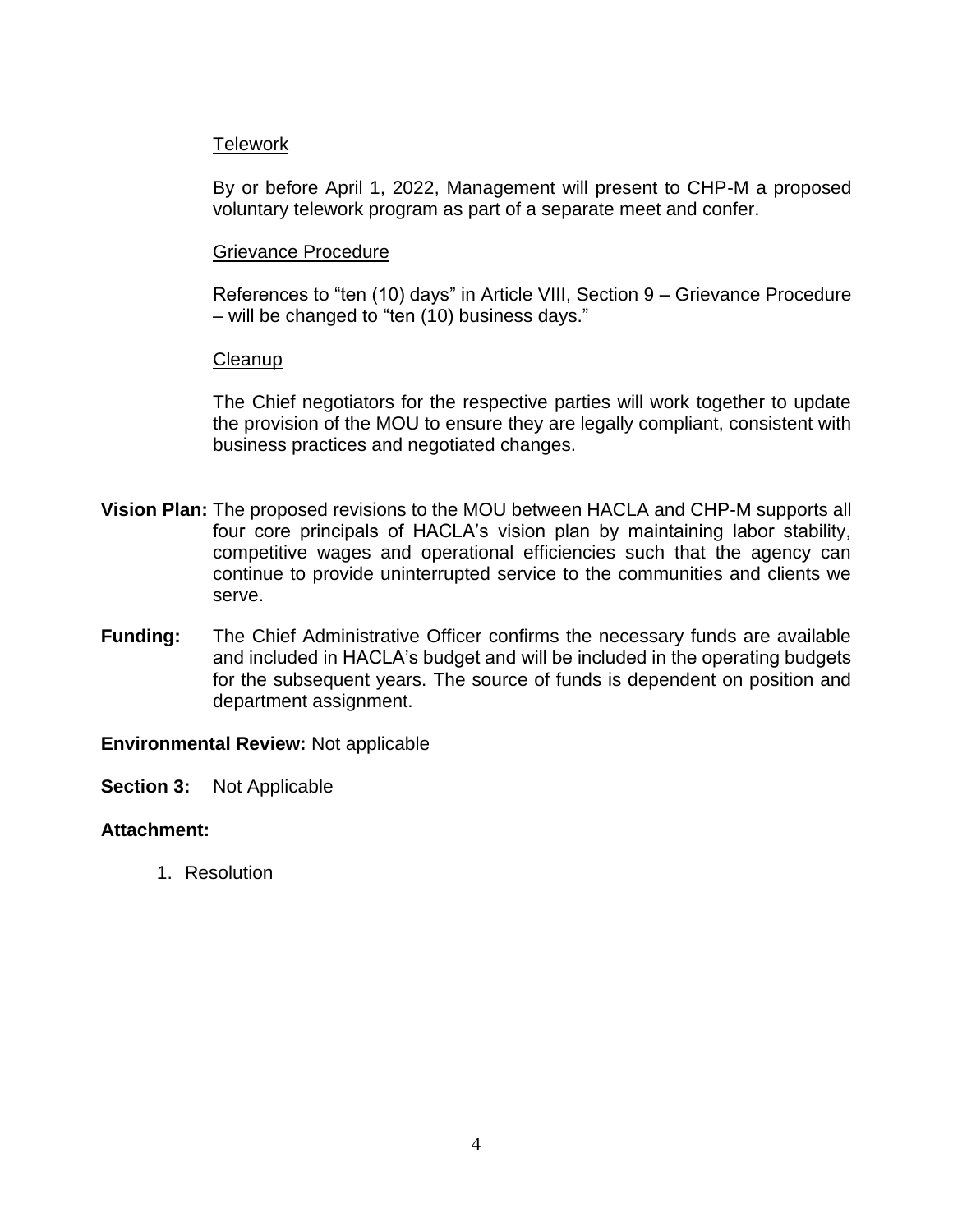# **RESOLUTION NO.\_\_\_\_\_\_\_\_\_\_\_\_\_\_**

## **RESOLUTION APPROVING AND ADOPTING REVISIONS TO THE SUCCESSOR MEMORANDUM OF UNDERSTANDING BETWEEN THE HOUSING AUTHORITY OF THE CITY OF LOS ANGELES AND THE COUNCIL FOR HOUSING PROFESSIONALS - MANAGEMENT, AND AUTHORIZING THE PRESIDENT AND CEO AND/OR HIS DESIGNEE TO EXECUTE THE MEMORANDUM OF UNDERSTANDING ONCE THE APPROVED CHANGES HAVE BEEN INCORPORATED**

**WHEREAS,** the Memorandum of Understanding ("MOU") between the Housing Authority of the City of Los Angeles ("HACLA") and the Council for Housing Professionals – Management ("CHP-M") expires on December 31, 2021.

**WHEREAS**, the parties met and conferred in good faith regarding the terms of a successor MOU.

**WHEREAS**, the parties have tentatively agreed to the following terms for a successor MOU:

## Term

January 1, 2022 – December 31, 2024.

## **Compensation**

- 4% increase to base salary effective January 1, 2022;
- 3% base salary increase effective January 1, 2023; and
- 3% base salary increase effective January 1, 2024.

\$1,500.00 year 2021 staff appreciation bonus (non-PERSable) effective on the first payroll of the month after this MOU is ratified by HACLA's Board of Commissioners. This is a one-time, non-recurring bonus to employees holding CHP-M classifications by or before January 1, 2021 and on the effective date of payment.

Should any HACLA bargaining unit or the non-represented/at-will unit receive a greater Cost of Living Adjustment to the salary schedule during the contract period or a greater amount for the 2021 Staff Appreciation Bonus, the greater adjustment or amount will apply to CHP-M. This clause does not apply to adjustments made to individual classifications or employees due to market needs or pay disparities.

## Compaction Pay

Compaction pay will be increased from 2% to 3%.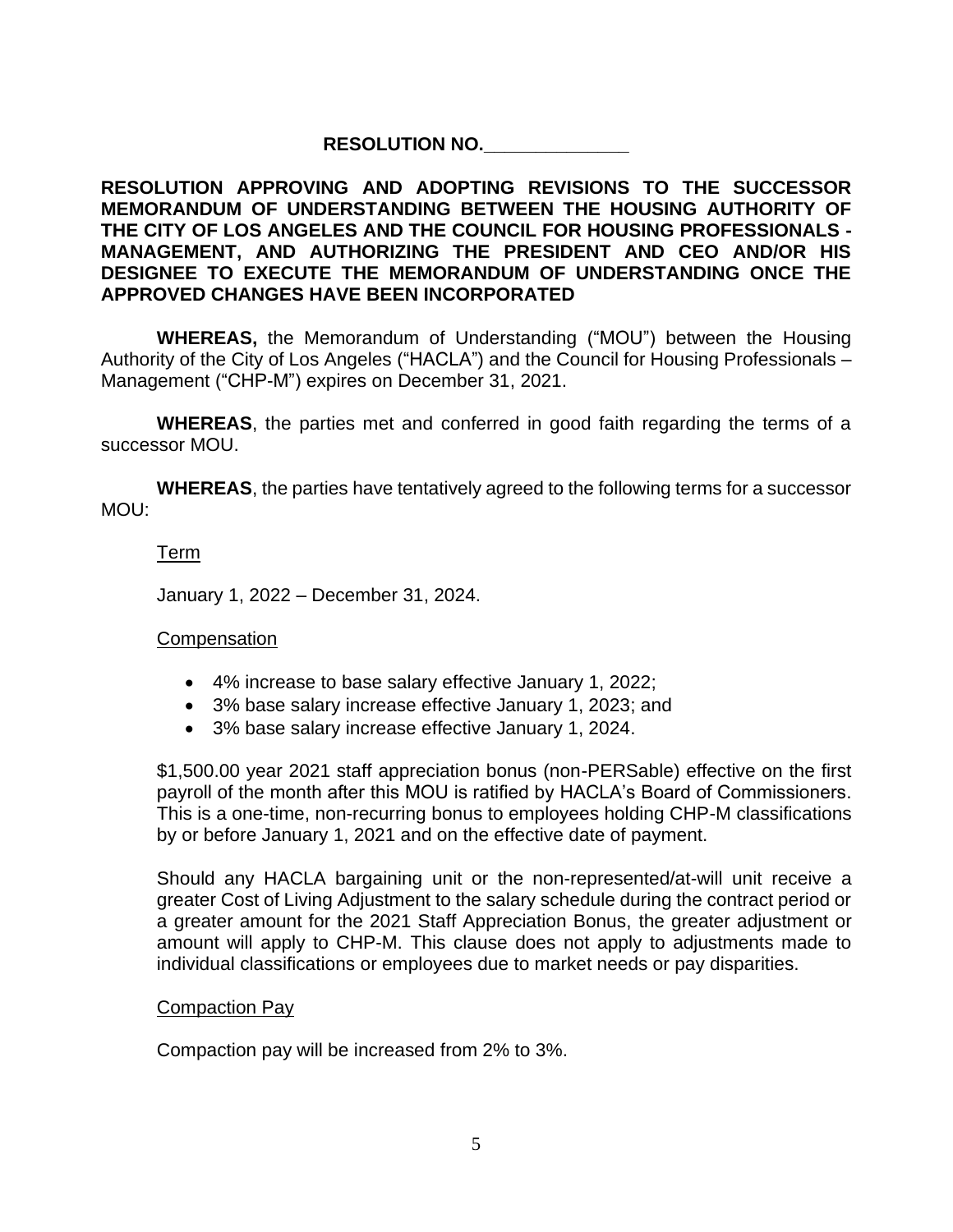### Merit Step Increases

Should any HACLA bargaining unit or the non-represented/at-will unit receive an additional step to the merit step schedule, CHP-M will receive the same additional step to the merit step schedule.

### Limited-Term Positions

Parties agree to add a new category of employees that are employed on a limitedterm basis and work cooperatively to establish a comprehensive framework for limited term positions.

Limited-term positions would be positions for which there is no anticipated long-range funding or has uncertain future funding (i.e., grant funding; emergency funding).

Limited-term employees would be employees employed on a limited-term.

Limited-term employees shall be subject to the same hiring standards as other CHP-M classifications; however, when funding stops or the position is no longer needed, the position shall be eliminated and the incumbent would be separated without regard to seniority or provisions set forth in the layoff procedures.

Staff who promote into limited term positions will retain property rights, if any, in their previously held classification(s). Should a previously held classification be eliminated while an employee is serving in a limited term capacity, management will work with the bargaining unit to place the employee in a comparable classification where a vacancy exists within the bargaining unit when the limited term service concludes.

### General Leave Accruals

If an employee works on vacation (regardless of the type of hours utilized) the employee will use accrued leave for all hours except those worked. If an employee works for 4 or more hours while on vacation then employee will be paid for a full regular day.

### Professional Time Off

The parties agree to reopen the MOU to meet and confer regarding a comprehensive PTO policy. Any changes to the MOU regarding PTO will require a Meet and Confer and must be made by mutual agreement.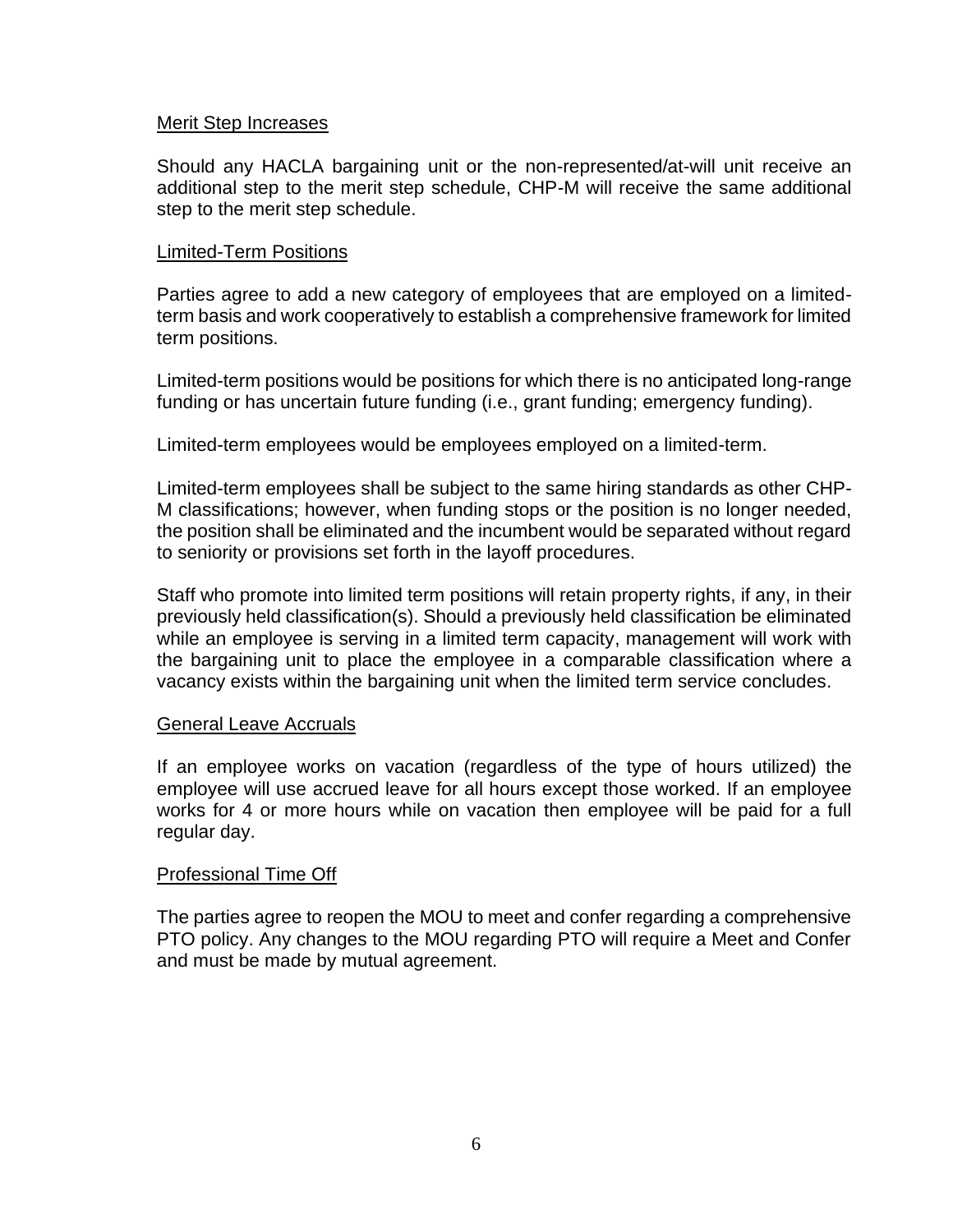### Probationary Period

In order to maintain operational stability and simultaneously encouraging employee growth and development, employees serving in a probationary period may apply but will not be referred for promotional opportunities for the first 6 months of their probationary period.

Employees who are promoted to a new classification and do not pass probation, are returned to the classification for which they last held property rights (i.e. passed probation).

Should Management ratify an MOU without restrictions on eligibility to promote for another bargaining unit, this provision on CHP-M members eligibility to promote during probationary periods will be eliminated.

#### Holidays

Juneteenth will be added to HACLA's schedule of observed holidays.

### Jury Duty

By or before April 1, 2022, the parties agree to reopen the MOU to meet and confer regarding a stand-alone agency-wide policy reflecting unlimited jury duty, which incorporates best practices and controls. Any changes to the MOU must be made by mutual agreement.

### Telework

By or before April 1, 2022, Management will present to CHP-M a proposed voluntary telework program as part of a separate meet and confer.

### Grievance Procedure

References to "ten (10) days" in Article VIII, Section 9 – Grievance Procedure – will be changed to "ten (10) business days."

### **Cleanup**

The Chief negotiators for the respective parties will work together to update the provision of the MOU to ensure they are legally compliant, consistent with business practices and negotiated changes.